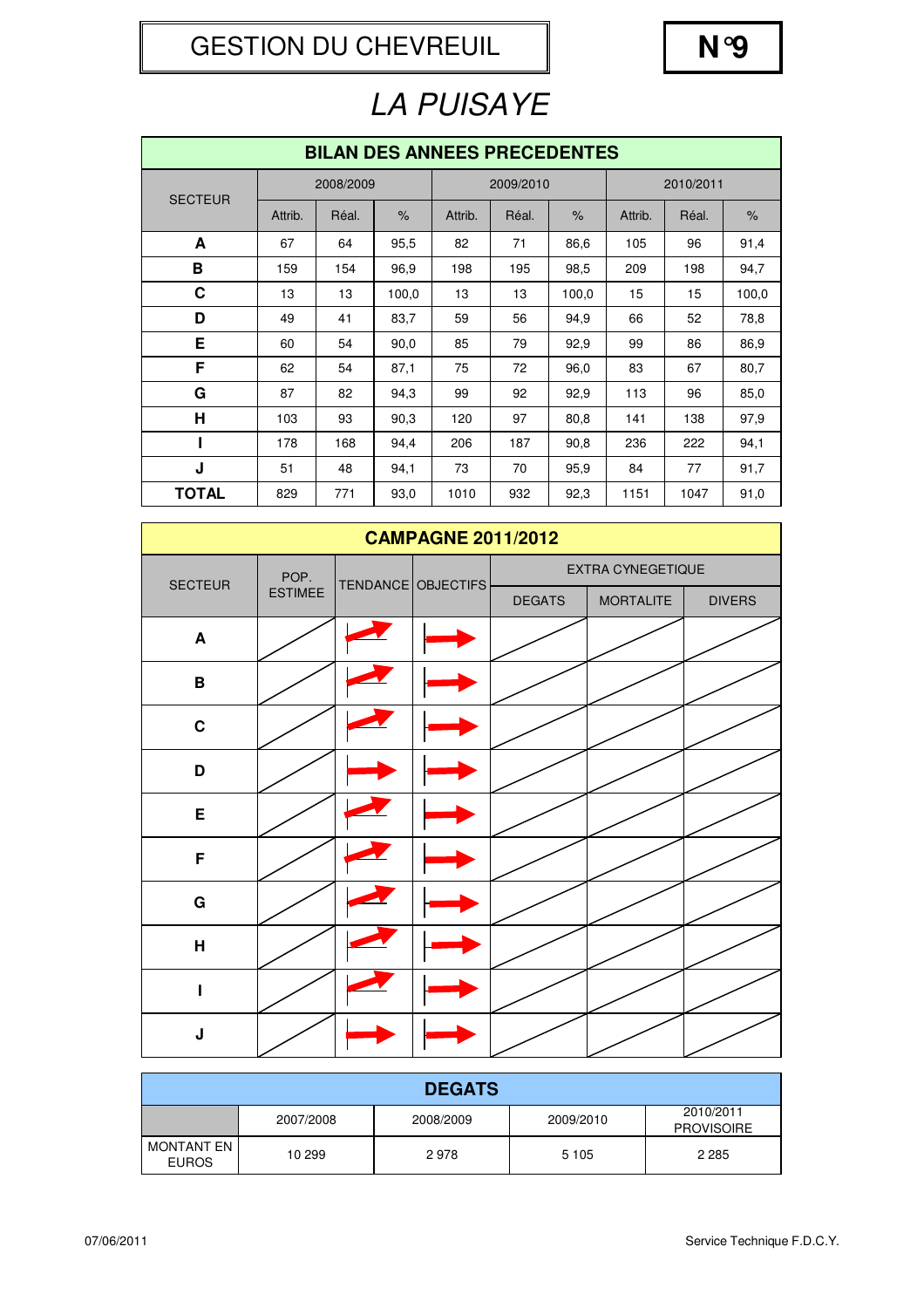## LA PUISAYE

| <b>ATTRIBUTIONS 2011/2012</b> |             |                                 |                     |                                    |  |  |  |  |  |
|-------------------------------|-------------|---------------------------------|---------------------|------------------------------------|--|--|--|--|--|
| <b>SECTEUR</b>                |             | <b>ATTRIBUTION QUANTITATIVE</b> | <b>ATTRIBUTIONS</b> | <b>OBSERVATIONS</b>                |  |  |  |  |  |
|                               | <b>BOIS</b> | <b>PLAINE</b>                   |                     |                                    |  |  |  |  |  |
| A                             | $1/18$ HA   | 1/80 HA                         | 110/120             | ATTRIBUTIONS 50 % BOIS 50 % PLAINE |  |  |  |  |  |
| B                             | $1/17$ HA   | $1/90$ HA                       | 220 / 230           | ATTRIBUTIONS 75 % BOIS 25 % PLAINE |  |  |  |  |  |
| C                             | $1/15$ HA   | $1/90$ HA                       | 10/20               | ATTRIBUTIONS 80 % BOIS 20 % PLAINE |  |  |  |  |  |
| D                             | $1/18$ HA   | 1/100 HA                        | 60/70               | ATTRIBUTIONS 80 % BOIS 20 % PLAINE |  |  |  |  |  |
| Е                             | $1/23$ HA   | 1/130 HA                        | 110/120             | ATTRIBUTIONS 80 % BOIS 20 % PLAINE |  |  |  |  |  |
| F                             | $1/28$ HA   | $1/50$ HA                       | 80/90               | ATTRIBUTIONS 90 % BOIS 10 % PLAINE |  |  |  |  |  |
| G                             | $1/23$ HA   | 1/100 HA                        | 120 / 130           | ATTRIBUTIONS 80 % BOIS 20 % PLAINE |  |  |  |  |  |
| н                             | $1/26$ HA   | $1/80$ HA                       | 150 / 160           | ATTRIBUTIONS 70 % BOIS 30 % PLAINE |  |  |  |  |  |
| п                             | $1/23$ HA   | 1/90 HA                         | 240 / 250           | ATTRIBUTIONS 70 % BOIS 30 % PLAINE |  |  |  |  |  |
| J                             | $1/35$ HA   | 1/150 HA                        | 80/90               | ATTRIBUTIONS 65 % BOIS 35 % PLAINE |  |  |  |  |  |
| <b>TOTAL</b>                  |             |                                 | 1180 / 1280         |                                    |  |  |  |  |  |

### **OBSERVATIONS**

| <b>METHODE DE CALCUL</b> |                                                             |  |  |  |  |  |  |  |  |
|--------------------------|-------------------------------------------------------------|--|--|--|--|--|--|--|--|
| <b>SECTEUR</b>           |                                                             |  |  |  |  |  |  |  |  |
|                          | Le bénéficiaire A possède 20 ha de bois et 100 ha de plaine |  |  |  |  |  |  |  |  |
| <b>ENSEMBLE</b>          | Critère du secteur: 1 / 40 ha et 1 / 250 ha de plaine       |  |  |  |  |  |  |  |  |
| <b>ZONE</b>              | Résultat: $(20/40) + (100/250) = 0.9$ soit 1 chevreuil      |  |  |  |  |  |  |  |  |
|                          | Echelle: $0$ à $0.49 = 0$ $0.5$ à $1.49 = 1$                |  |  |  |  |  |  |  |  |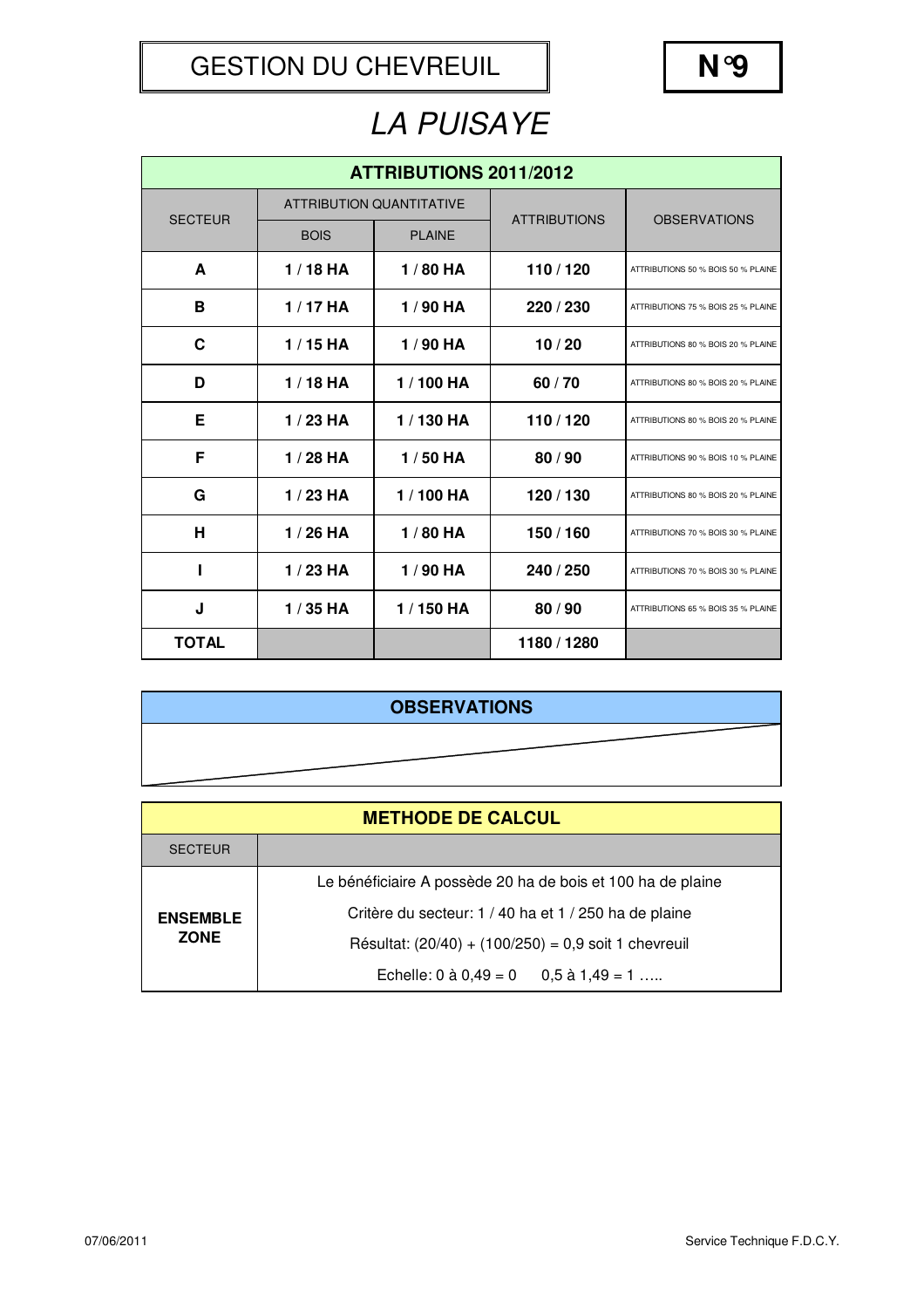### GESTION DU CERF N°9



## LA PUISAYE

|   | <b>BILAN DES ANNEES PRECEDENTES</b> |             |              |                |                     |                |                |                     |                     |                     |                      |                      |                      |                      |
|---|-------------------------------------|-------------|--------------|----------------|---------------------|----------------|----------------|---------------------|---------------------|---------------------|----------------------|----------------------|----------------------|----------------------|
|   |                                     | 2008 / 2009 |              | 2009 / 2010    |                     |                |                |                     |                     | 2010 / 2011         |                      |                      |                      |                      |
|   | ATTRI.                              | REAL.       | ATTRI.       | REAL.          | Attr.<br><b>CEI</b> | Réal.<br>CEI   | Attr.<br>CEM   | Réal.<br><b>CEM</b> | Attr.<br><b>CEF</b> | Réal.<br><b>CEF</b> | Attr.<br><b>CEIJ</b> | Réal.<br><b>CEIJ</b> | Attr.<br><b>CEMR</b> | Réal.<br><b>CEMR</b> |
| A | $\Omega$                            | $\Omega$    | $\mathbf 0$  | $\mathbf 0$    | $\mathbf 0$         | $\mathbf 0$    |                |                     |                     |                     |                      |                      |                      |                      |
| B | $\mathbf 0$                         | $\mathbf 0$ | $\mathbf{1}$ | $\mathbf 0$    | 1                   | $\mathbf 0$    |                |                     |                     |                     |                      |                      |                      |                      |
| C | $\Omega$                            | $\Omega$    | $\Omega$     | $\Omega$       | $\Omega$            | $\Omega$       |                |                     |                     |                     |                      |                      |                      |                      |
| D | 4                                   | 3           | 5            | $\overline{2}$ | 5                   | $\overline{2}$ |                |                     |                     |                     |                      |                      |                      |                      |
| Е | 6                                   | $\mathbf 0$ | 9            | 3              |                     |                | $\overline{7}$ | 3                   | $\overline{7}$      | 3                   | $\mathbf{1}$         | $\Omega$             | $\Omega$             | $\mathbf 0$          |
| F | 57                                  | 42          | 69           | 42             |                     |                | 20             | 15                  | 22                  | 12                  | 26                   | 20                   | $\overline{2}$       | $\overline{2}$       |
| G | $\mathbf{1}$                        | $\mathbf 0$ | $\Omega$     | $\mathbf 0$    | $\Omega$            | $\mathbf 0$    |                |                     |                     |                     |                      |                      |                      |                      |
| н | $\mathbf 0$                         | $\mathbf 0$ | $\mathbf 0$  | $\mathbf 0$    | $\mathbf 0$         | $\mathbf 0$    |                |                     |                     |                     |                      |                      |                      |                      |
| ı | $\mathbf 0$                         | $\mathbf 0$ | $\mathbf 0$  | $\mathbf 0$    | $\mathbf 0$         | $\mathbf 0$    |                |                     |                     |                     |                      |                      |                      |                      |
| J | 10                                  | 3           | 9            | 3              | 6                   | $\mathbf{1}$   |                |                     |                     |                     |                      |                      |                      |                      |
| Т | 78                                  | 48          | 93           | 50             | 12                  | 3              | 27             | 18                  | 29                  | 15                  | 27                   | 20                   | 2                    | $\overline{2}$       |

| <b>CAMPAGNE 2011/2012</b> |                |  |                                           |               |                          |               |  |  |  |  |  |
|---------------------------|----------------|--|-------------------------------------------|---------------|--------------------------|---------------|--|--|--|--|--|
| <b>SECTEUR</b>            | POP.           |  | TENDANCE OBJECTIFS                        |               | <b>EXTRA CYNEGETIQUE</b> |               |  |  |  |  |  |
|                           | <b>ESTIMEE</b> |  |                                           | <b>DEGATS</b> | <b>MORTALITE</b>         | <b>DIVERS</b> |  |  |  |  |  |
| A                         |                |  | PAS<br><b>D'IMPLANTATION</b><br>SOUHAITÉE |               |                          |               |  |  |  |  |  |
| B                         |                |  | PAS<br><b>D'IMPLANTATION</b><br>SOUHAITÉE |               |                          |               |  |  |  |  |  |
| $\mathbf C$               |                |  | PAS<br><b>D'IMPLANTATION</b><br>SOUHAITÉE |               |                          |               |  |  |  |  |  |
| D                         |                |  | PAS<br><b>D'IMPLANTATION</b><br>SOUHAITÉE |               |                          |               |  |  |  |  |  |
| E                         |                |  | PAS<br><b>D'IMPLANTATION</b><br>SOUHAITÉE |               |                          |               |  |  |  |  |  |
| F                         |                |  |                                           |               |                          |               |  |  |  |  |  |
| G                         |                |  | PAS<br><b>D'IMPLANTATION</b><br>SOUHAITÉE |               |                          |               |  |  |  |  |  |
| $\overline{\mathsf{H}}$   |                |  | PAS<br><b>D'IMPLANTATION</b><br>SOUHAITÉE |               |                          |               |  |  |  |  |  |
| I                         |                |  | PAS<br><b>D'IMPLANTATION</b><br>SOUHAITÉE |               |                          |               |  |  |  |  |  |
| J                         |                |  | PAS<br><b>D'IMPLANTATION</b><br>SOUHAITÉE |               |                          |               |  |  |  |  |  |

|                            | <b>DEGATS</b> |           |           |                      |  |  |  |  |  |  |
|----------------------------|---------------|-----------|-----------|----------------------|--|--|--|--|--|--|
|                            | 2007/2008     | 2008/2009 | 2009/2010 | 2010/2011 PROVISOIRE |  |  |  |  |  |  |
| <b>MONTANT</b><br>EN EUROS | 8 2 8 3       | 8934      | 2887      | 1985                 |  |  |  |  |  |  |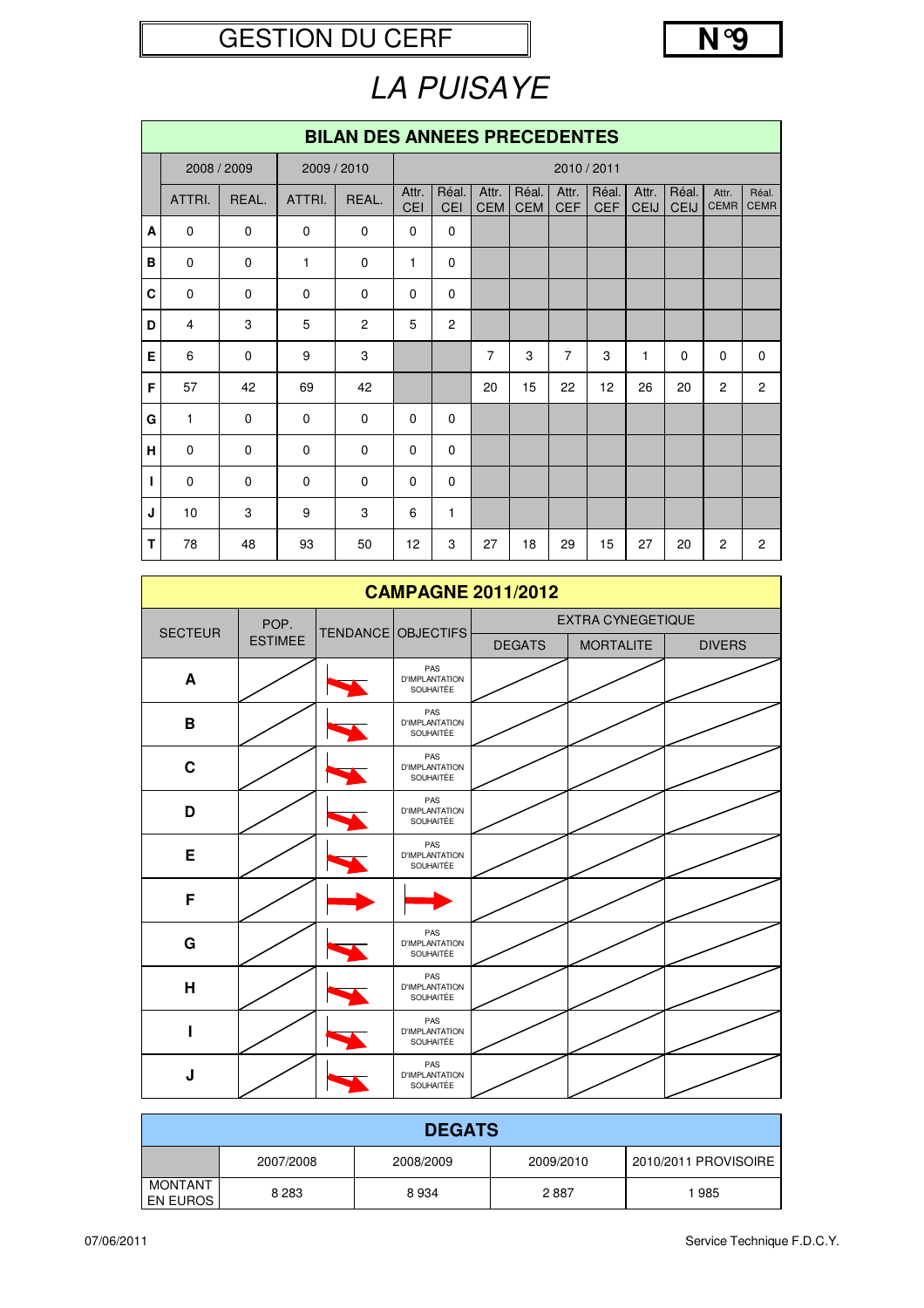

## LA PUISAYE

|                | ATTRIBUTIONS 2011/2012                              |                    |      |            |      |                  |      |             |                |             |                |  |
|----------------|-----------------------------------------------------|--------------------|------|------------|------|------------------|------|-------------|----------------|-------------|----------------|--|
| <b>SECTEUR</b> | QUANTITATIF                                         | <b>ATTRIBUTION</b> |      |            |      |                  |      |             |                |             |                |  |
|                | <b>BOIS</b>                                         | CEI                | $\%$ | <b>CEM</b> | $\%$ | <b>CEF</b>       | $\%$ | <b>CEIJ</b> | $\frac{9}{6}$  | <b>CEMR</b> | $\frac{9}{6}$  |  |
| A              | <b>TOUTE DEMANDE</b><br><b>SATISFAITE</b>           | $\bf{0}$           | 100  |            |      |                  |      |             |                |             |                |  |
| B              | <b>TOUTE DEMANDE</b><br><b>SATISFAITE</b>           | $\overline{2}$     | 100  |            |      |                  |      |             |                |             |                |  |
| $\mathbf c$    | <b>TOUTE DEMANDE</b><br><b>SATISFAITE</b>           | $\mathbf 0$        | 100  |            |      |                  |      |             |                |             |                |  |
| D              | <b>TOUTE DEMANDE</b><br><b>SATISFAITE</b>           | 6                  | 100  |            |      |                  |      |             |                |             |                |  |
| Е              | <b>TOUTE</b><br><b>DEMANDE</b><br><b>SATISFAITE</b> |                    |      | 9          | 60   | 5                | 33   | 1           | $\overline{7}$ | $\bf{0}$    | 0              |  |
| F              | $25$ à 34 ha = 1<br>$35$ à 69 ha = 2                |                    |      | 21         | 29   | 24               | 33   | 24          | 33             | 3           | $\overline{4}$ |  |
| G              | <b>TOUTE DEMANDE</b><br><b>SATISFAITE</b>           | $\mathbf 0$        | 100  |            |      |                  |      |             |                |             |                |  |
| H              | <b>TOUTE DEMANDE</b><br><b>SATISFAITE</b>           | 0                  | 100  |            |      |                  |      |             |                |             |                |  |
| ı              | <b>TOUTE DEMANDE</b><br><b>SATISFAITE</b>           | $\bf{0}$           | 100  |            |      |                  |      |             |                |             |                |  |
| J              | <b>TOUTE DEMANDE</b><br><b>SATISFAITE</b>           | 6                  | 100  |            |      |                  |      |             |                |             |                |  |
| <b>TOTAL</b>   |                                                     | 14                 | 15   | 30         | 31   | 29               | 30   | 25          | 26             | 3           | 3              |  |
|                |                                                     |                    |      |            |      | SOIT 101 ANIMAUX |      |             |                |             |                |  |

### **OBSERVATIONS**

**ENSEMBLE DE LA ZONE METHODE DE CALCUL** SECTEUR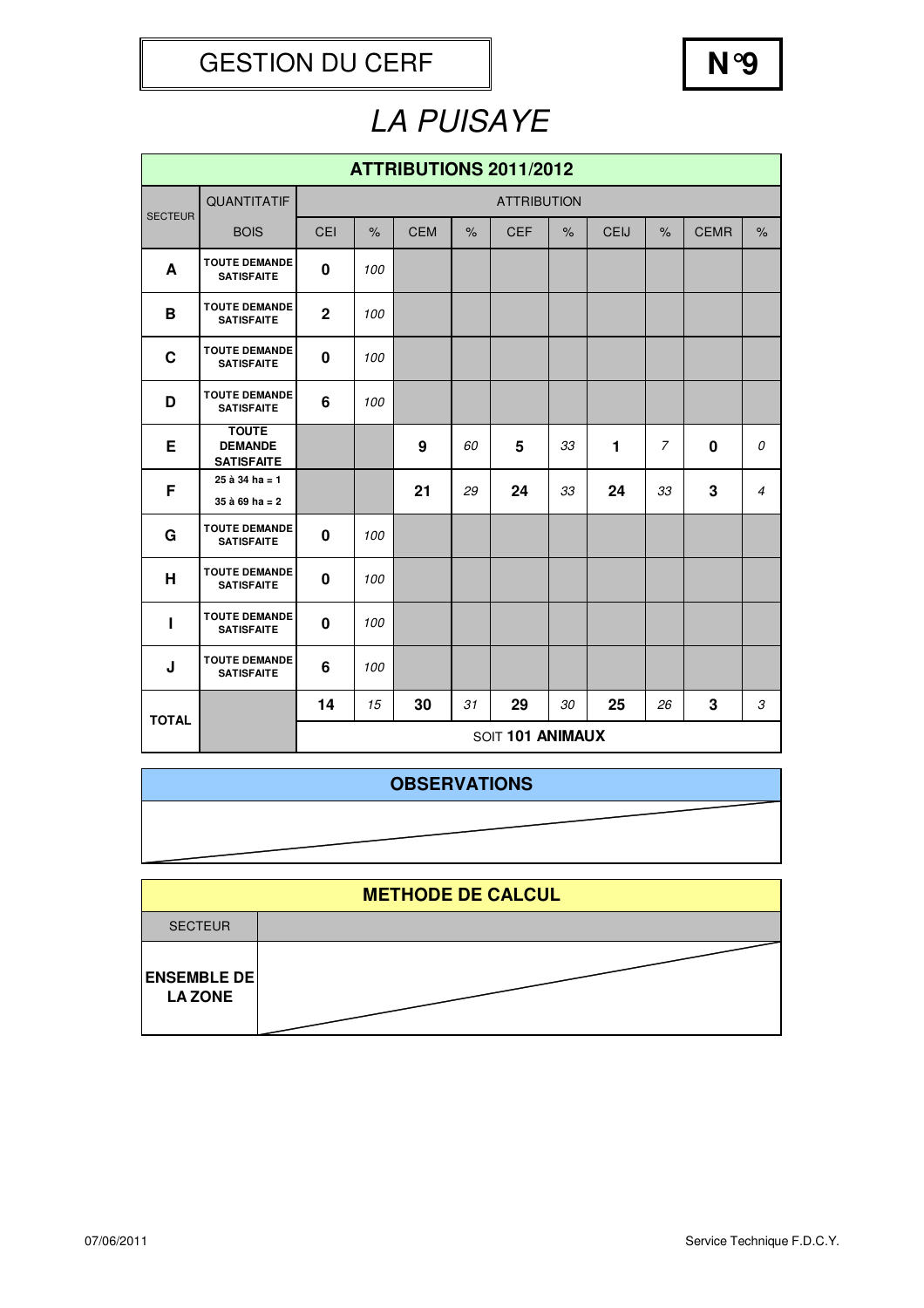### GESTION DU SANGLIER



# LA PUISAYE

|                | <b>BILAN DES ANNEES PRECEDENTES</b> |           |               |             |           |               |             |           |               |  |  |  |
|----------------|-------------------------------------|-----------|---------------|-------------|-----------|---------------|-------------|-----------|---------------|--|--|--|
|                | 2008/2009                           |           |               |             | 2009/2010 |               | 2010/2011   |           |               |  |  |  |
| <b>SECTEUR</b> | Attrib. SAI                         | Réal. SAI | $\frac{9}{6}$ | Attrib. SAI | Réal. SAI | $\frac{9}{6}$ | Attrib. SAI | Réal, SAI | $\frac{9}{6}$ |  |  |  |
| A              | 61                                  | 29        | 47,5          | 63          | 33        | 52,4          | 70          | 31        | 44,3          |  |  |  |
| в              | 260                                 | 154       | 59,2          | 247         | 145       | 58,7          | 221         | 122       | 55,2          |  |  |  |
| C              | 21                                  | 9         | 42,9          | 15          | 12        | 80,0          | 15          | 14        | 93,3          |  |  |  |
| D              | 179                                 | 126       | 70,4          | 275         | 162       | 58,9          | 185         | 122       | 65,9          |  |  |  |
| Е              | 255                                 | 163       | 63.9          | 304         | 196       | 64,5          | 274         | 176       | 64,2          |  |  |  |
| F              | 269                                 | 247       | 91,8          | 245         | 146       | 59,6          | 195         | 121       | 62,1          |  |  |  |
| G              | 202                                 | 137       | 67,8          | 191         | 71        | 37,2          | 151         | 115       | 76,2          |  |  |  |
| н              | 651                                 | 568       | 87,3          | 820         | 366       | 44,6          | 550         | 497       | 90,4          |  |  |  |
|                | 341                                 | 265       | 77,7          | 304         | 132       | 43,4          | 227         | 153       | 67,4          |  |  |  |
| J              | 182                                 | 126       | 69,2          | 141         | 77        | 54,6          | 124         | 74        | 59,7          |  |  |  |
| Κ              | 52                                  | 35        | 67,3          | 49          | 22        | 44,9          | 66          | 32        | 48,5          |  |  |  |
| <b>TOTAL</b>   | 2473                                | 1859      | 75,2          | 2654        | 1362      | 51,3          | 2078        | 1457      | 70,1          |  |  |  |

|                  |                | <b>CAMPAGNE 2011/2012</b> |               |                   |               |
|------------------|----------------|---------------------------|---------------|-------------------|---------------|
| <b>SECTEUR</b>   | POP.           | TENDANCE OBJECTIFS        |               | EXTRA CYNEGETIQUE |               |
|                  | <b>ESTIMEE</b> |                           | <b>DEGATS</b> | <b>MORTALITE</b>  | <b>DIVERS</b> |
| $\blacktriangle$ |                |                           |               |                   |               |
| $\, {\bf B}$     |                |                           |               |                   |               |
| $\mathbf C$      |                |                           |               |                   |               |
| D                |                |                           |               |                   |               |
| $\mathsf E$      |                |                           |               |                   |               |
| F                |                |                           |               |                   |               |
| ${\bf G}$        |                |                           |               |                   |               |
| $\mathbf H$      |                |                           |               |                   |               |
| I                |                |                           |               |                   |               |
| $\mathsf J$      |                |                           |               |                   |               |
| K                |                |                           |               |                   |               |

|                                   | <b>DEGATS</b> |           |            |                                 |  |  |  |  |  |  |
|-----------------------------------|---------------|-----------|------------|---------------------------------|--|--|--|--|--|--|
|                                   | 2007/2008     | 2008/2009 | 2009/20010 | 2010/20011<br><b>PROVISOIRE</b> |  |  |  |  |  |  |
| <b>MONTANT EN</b><br><b>EUROS</b> | 190 929       | 290 113   | 178 311    | 275 137                         |  |  |  |  |  |  |